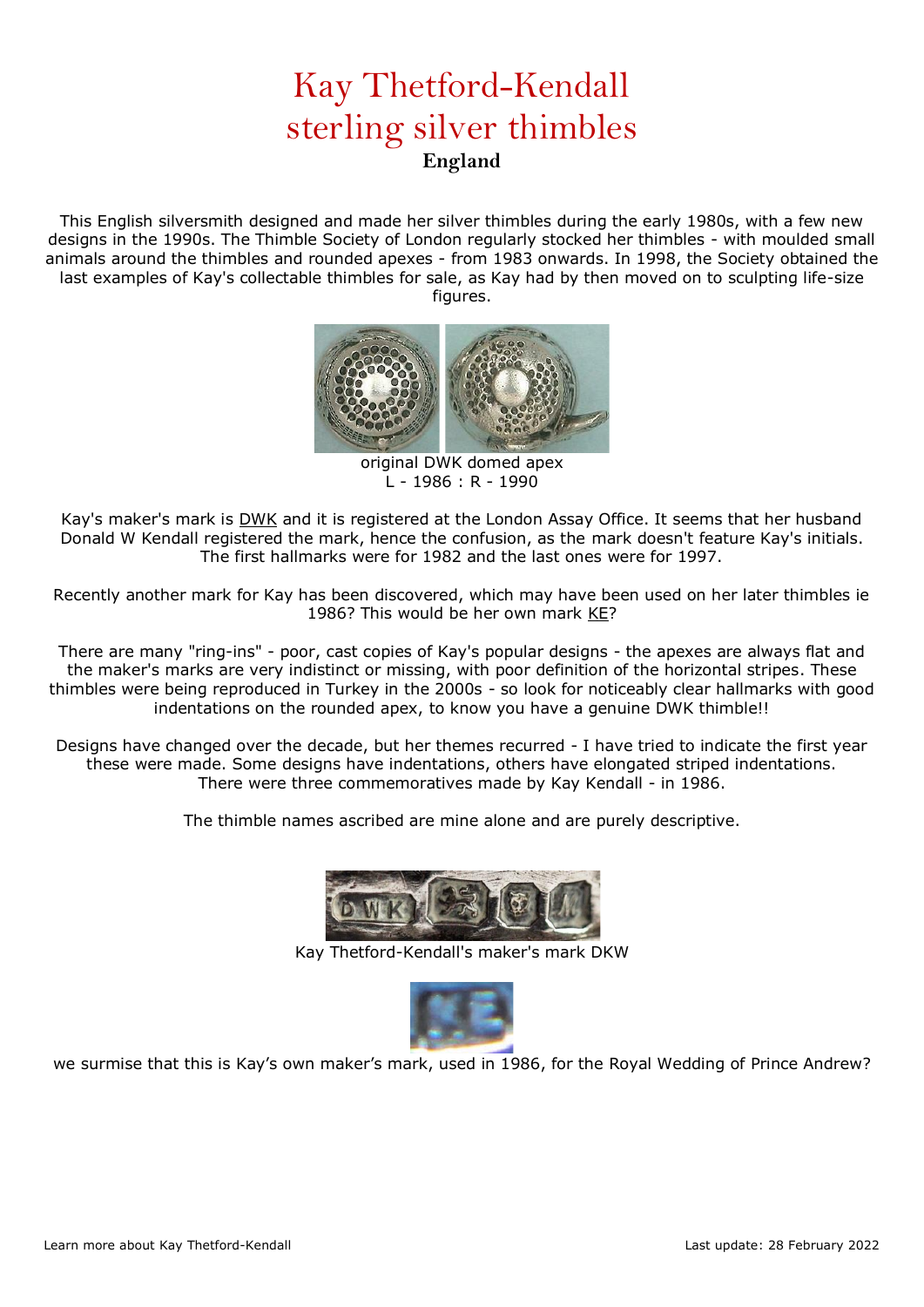

**teddy bears** 1983 [I]



**bee on a flower**

this is the only description in summer 1989 issue of Thimble Society of London the partial indentations which one associated with Thetford-Kendall's work





**butterfly** 1988 [O] / 1990 [Q] R photos: Elegant Arts



**cats** 1984 [K] / 1986 [M] R photos: Elegant Arts



**dogs**  Spaniel, Afghan and beagle/dachshund 1984 [K] / 1986 [M] R photos: Elegant Arts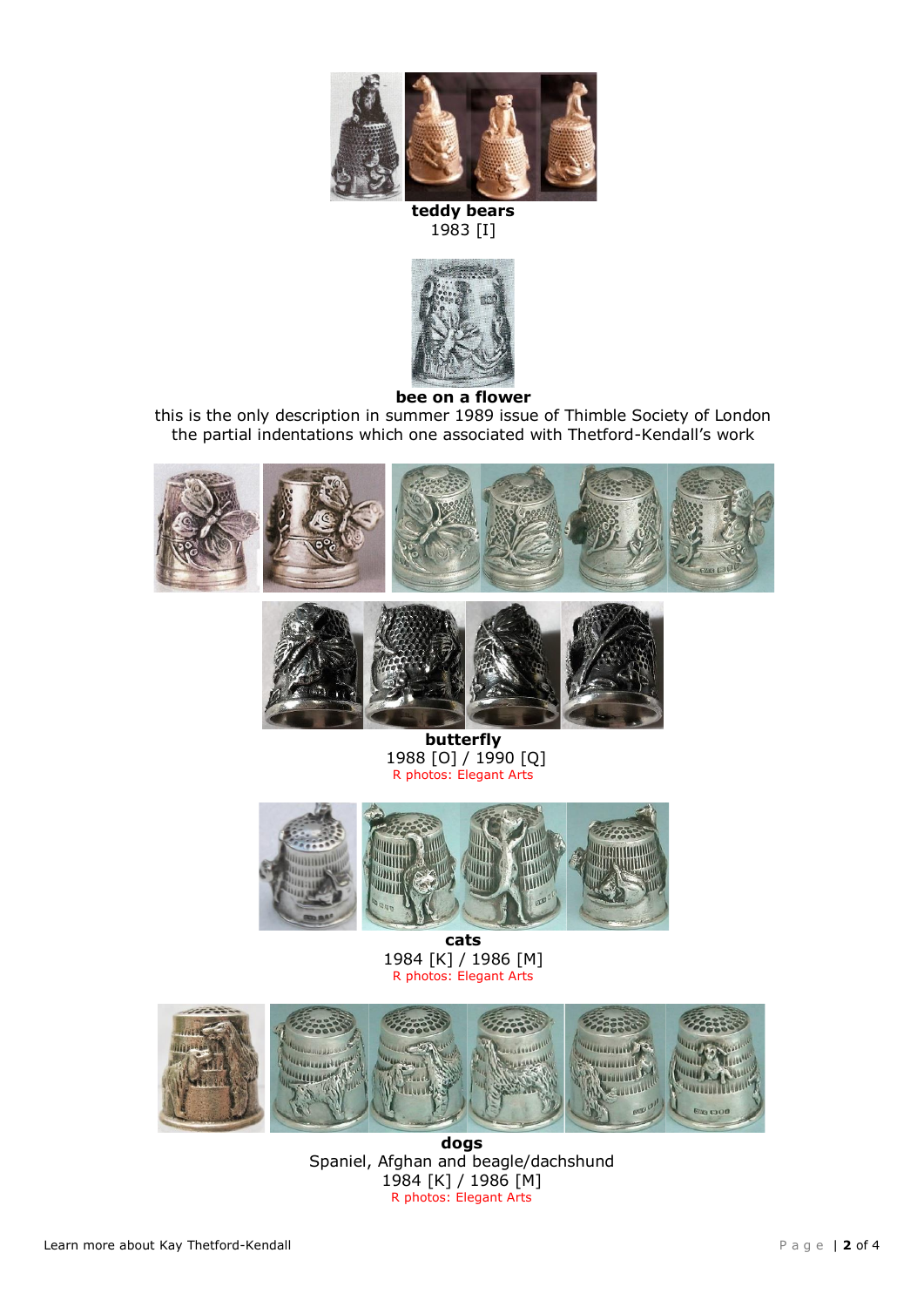

1984 [K] *R* is a Turkish reproduction of 2000s



1984 [K] / 1986 [M] / 1988 [O]



**mice** 1983 [I] / 1993 [T]



**Halley's Comet 1986** [M] commemorative showing Edmond Halley, the comet with tail commissioned by The Thimble Society of London



**fish** 1984 [K] *R* is a Turkish reproduction in 2000s



**hedgehogs** 1984 [K] / 1997 [X]



**owl** 1983 [I] / 1997 [X]



**Statue of Liberty 1888-1986** [M] commemorative showing Liberty's head, her torch and date tablet commissioned by The Thimble Society of London



**Wedding of Prince Andrew and Sarah Ferguson July 23 1986 [M]**

commemorative showing a helicopter for Prince Andrew and a skier for Sarah commissioned by The Thimble Society of London this thimble has the later maker's mark of **KE** – it may be her own maker's mark?